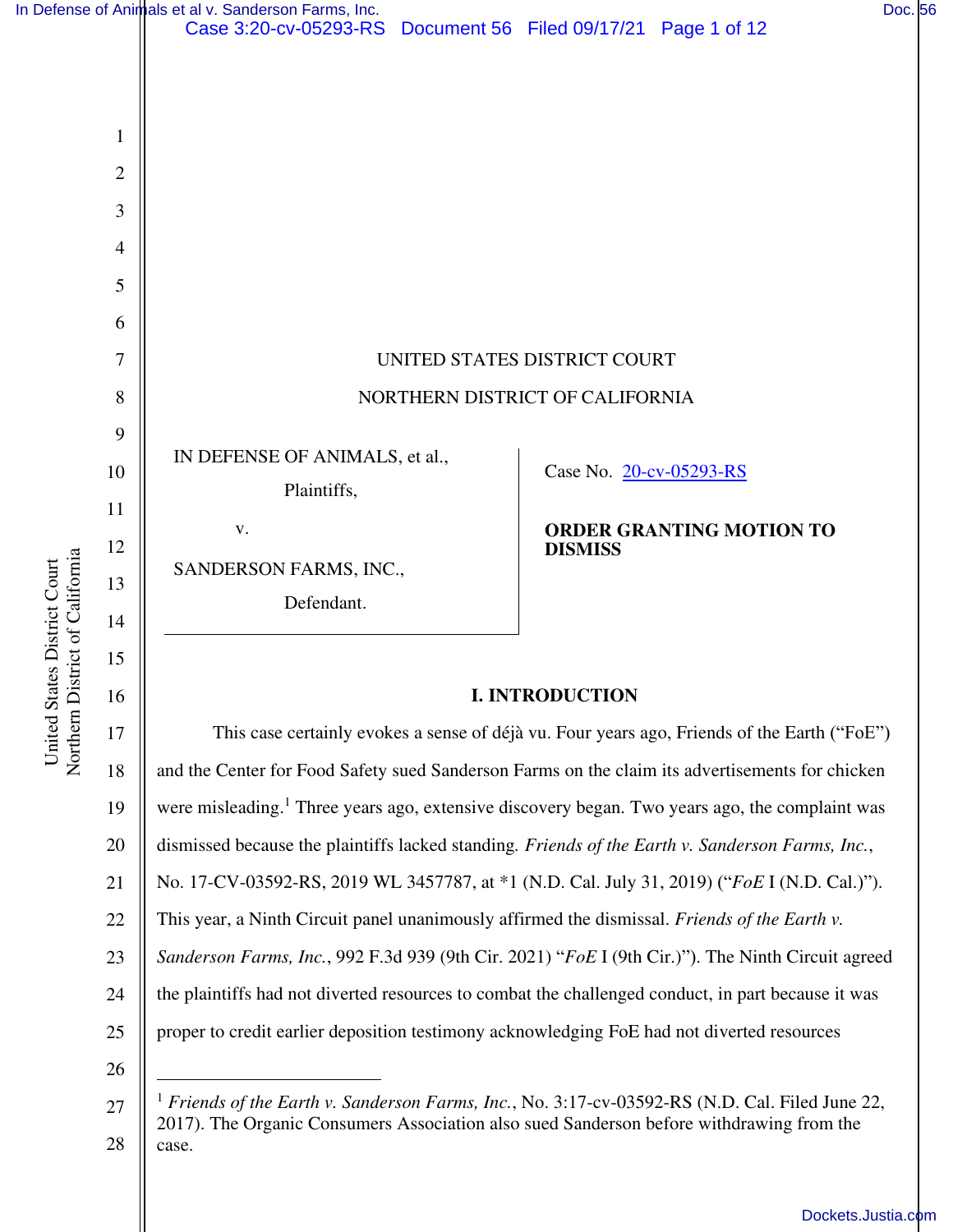#### Case 3:20-cv-05293-RS Document 56 Filed 09/17/21 Page 2 of 12

because of Sanderson, despite later affidavits claiming the opposite. As one part of its illustration of how weak the case for diversion was, the appellate court pointed out the plaintiffs "did not publish action alerts or other advice to their members targeting the advertising; did not address Sanderson's advertising in any campaign, press release, blog post, or other communication; did not petition Sanderson; and did not protest Sanderson's advertising." *Id.* at 943.

One year ago, before the original appeal in that case had even run its course, FoE sued Sanderson again for its misleading advertising in the present action. This order decides that case. Starting with the prior case is important because understanding that Plaintiffs are trying to work around the infirmities revealed there sheds light on what is happening here. This time, FoE joined with a new partner, In Defense of Animals ("IDA"). FoE followed what it understood to be the Ninth Circuit's implicit commands to publish action alerts, address Sanderson's advertising in blog posts, and petition Sanderson. IDA undertook similar actions. Thus, Plaintiffs claim they now have standing. Unfortunately for them, this one sentence was not a standing checklist. Instead, it was merely a threshold problem with their case: they had not even diverted resources.

Additionally, an even deeper problem arises: organizational standing requires an injury to the organization itself, not merely its interests. An organization's entirely voluntary action cannot confer standing, no matter its quality or quantity. The organization must be forced to respond to prevent injury, as the order dismissing the previous case noted. *FoE* I (N.D. Cal.) at \*3. Even if the Plaintiffs had transformed themselves entirely into anti-Sanderson advocates, they would not have standing because it would not have been due to any injury by Sanderson. Thus, despite their efforts to manufacture standing, Plaintiffs still do not have a leg to stand on. They have missed the forest for the trees. For the reasons further set out below, the motion to dismiss is granted, with leave to amend as to the claims brought by IDA.

28

27

2

1

2

3

4

5

6

7

8

9

10

11

12

13

14

15

16

17

18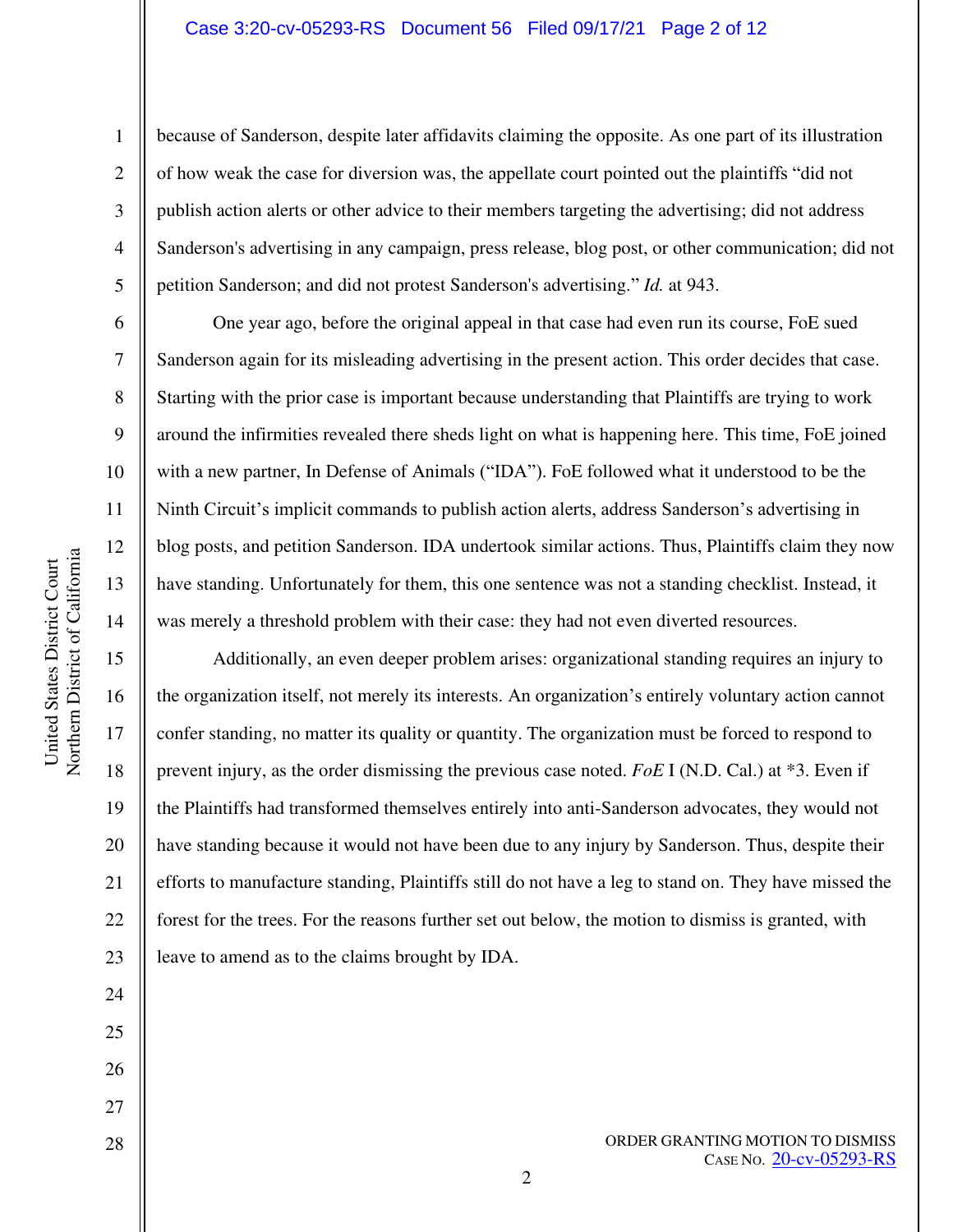6

7

8

9

10

11

12

13

14

15

16

17

18

19

20

21

### **II. BACKGROUND<sup>2</sup>**

Sanderson is a poultry processing company. Sanderson has released marketing materials describing its chicken as "100% natural," with no "hidden ingredients," and similar statements. Plaintiffs IDA and FoE are non-profit organizations which advocate to protect animals and the environment. As part of this work, they push to reduce the use of antibiotics in the food supply. Plaintiffs aver that Sanderson's claims are misleading, pointing in part to testing performed by the U.S. Department of Agriculture, which found many instances in which Sanderson's products tested positive for antibiotics and other unnatural substances. Indeed, Plaintiffs aver Sanderson routinely feeds antibiotics to its chickens, in part because it keeps them in crowded and dirty sheds. Plaintiffs also claim Sanderson's marketing is misleading because it leads consumers to believe its chickens are raised in a natural environment, and that there is no evidence pharmaceuticals in poultry contribute to antibiotic-resistant bacteria. Plaintiffs specifically bring claims for violations of California's Unfair Competition and False Advertising laws. Cal. Bus. & Prof. Code § 17200, *et seq.* and § 17500 *et seq.* 

Plaintiffs assert they are injured because Sanderson's fraudulent advertising caused them to expend resources which they could have used on other aspects of their missions. IDA says it started a new campaign to counteract the effects of Sanderson's conduct. This comprised at least 12 actions, including writing letters to Sanderson and the FTC, filing a complaint with the Better Business Bureau, and publishing action alerts, a blog post, a media release, and several tweets and Facebook posts. In total, IDA says it diverted at least 200 hours of staff time and related financial resources for this campaign.

22 23 24 FoE says it was forced to divert 40 hours from its other campaigns, such as one for oceans. FoE's efforts included sending action alerts and letters, surveying members, and strategizing. FoE also points to an injury suffered by one of its members, Richard Fogel. Fogel says he purchased

25

28

ORDER GRANTING MOTION TO DISMISS CASE NO. [20-cv-05293-RS](https://ecf.cand.uscourts.gov/cgi-bin/DktRpt.pl?363559)

<sup>26</sup>  27  $2$  The facts in this section are taken from the complaint, which must be accepted as true for the purposes of this motion. *United States v. Ritchie*, 342 F.3d 903, 908 (9th Cir. 2003). The facial attack on jurisdiction does not change this, as explained in the next section.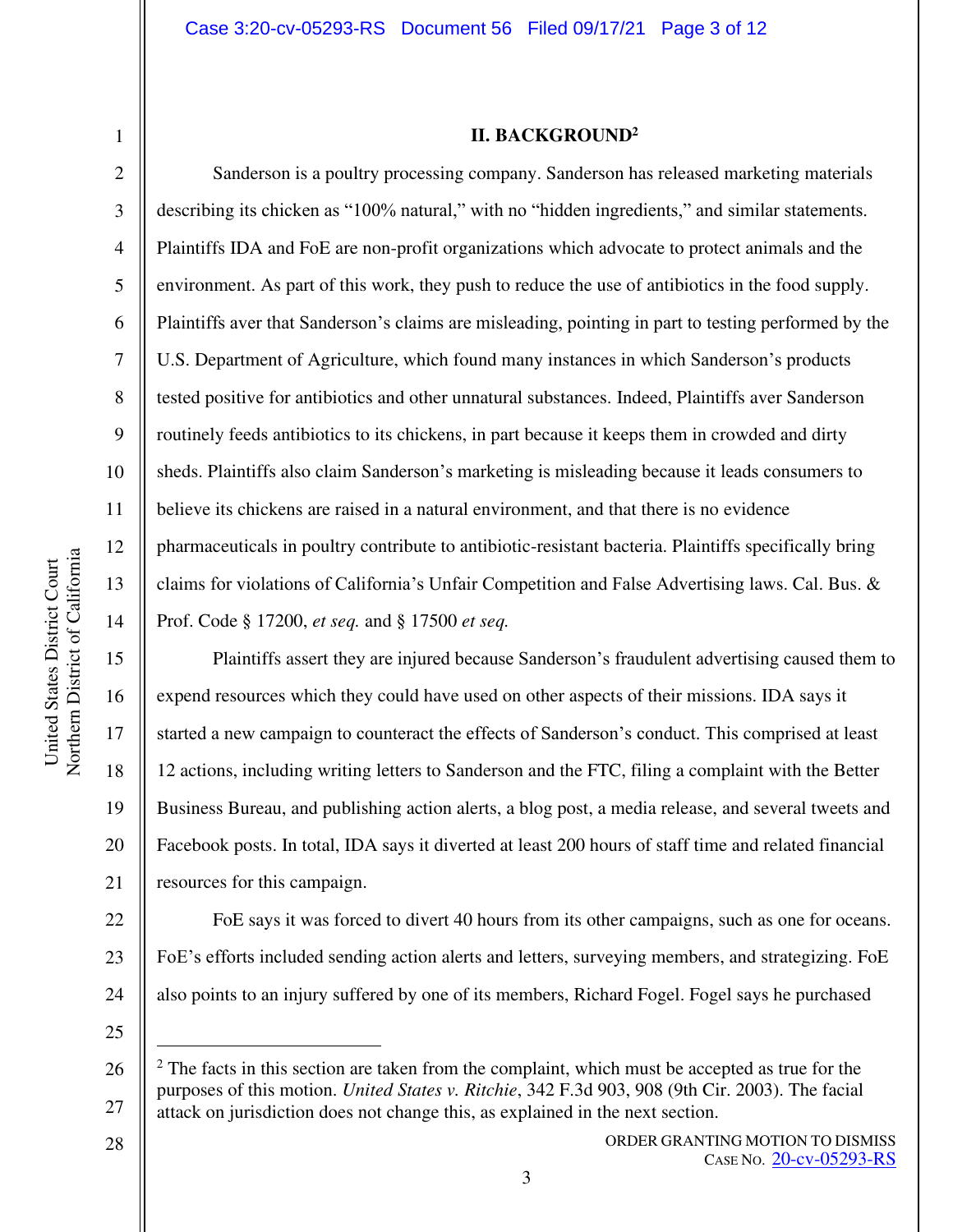United States District Court Northern District of California

Northern District of California United States District Court

1

Sanderson chicken because it was advertised as natural and he believed it to be free of antibiotics. If he had known these claims were false, he would not have bought Sanderson chicken.

Plaintiffs have amended their complaint once in response to a previous motion to dismiss. Sanderson now brings a motion to dismiss the First Amended Complaint ("FAC") based on Federal Rules of Civil Procedure 12(b)(1), 12(b)(6), and 9(b).

#### **III. LEGAL STANDARD**

A complaint must contain "a short and plain statement of the claim showing that the pleader is entitled to relief." Fed. R. Civ. P. 8(a)(2). While "detailed factual allegations are not required," a complaint must have sufficient factual allegations to state a claim that is "plausible on its face." *Ashcroft v. Iqbal*, 556 U.S. 662, 678 (2009) (citing *Bell Atlantic v. Twombly*, 550 U.S. 544, 570 (2007)). A claim is facially plausible "when the pleaded factual content allows the court to draw the reasonable inference that the defendant is liable for the misconduct alleged." *Id.* This standard asks for "more than a sheer possibility that a defendant acted unlawfully." *Id.* The determination is a context-specific task requiring the court "to draw on its judicial experience and common sense." *Id.* at 679.

16 17 18 19 20 21 22 23 24 25 26 27 Article III of the U.S. Constitution authorizes the judiciary to adjudicate only "cases" and "controversies." The doctrine of standing is "an essential and unchanging part of the case-orcontroversy requirement of Article III." *Lujan v. Defs. of Wildlife*, 504 U.S. 555, 560 (1992). "Article III standing requires a concrete injury even in the context of a statutory violation." *Spokeo Inc. v. Robins*, 136 S. Ct. 1540, 1543 (2016). The three well-known "irreducible constitutional minim[a] of standing" are injury-in-fact, causation, and redressability. *Lujan*, 504 U.S*.* at 560–61. A plaintiff bears the burden of demonstrating that her injury-in-fact is "concrete, particularized, and actual or imminent; fairly traceable to the challenged action; and redressable by a favorable ruling." *Monsanto Co. v. Geertson Seed Farms*, 561 U.S. 139, 149 (2010). Organizations establish injury-in-fact if they can demonstrate *both* (1) frustration of its organizational mission and (2) diversion of its resources to combat the particular conduct in question. *Smith v. Pac. Props. & Dev. Corp.*, 358 F.3d 1097, 1105 (9th Cir. 2004). An organization cannot "manufacture" an injury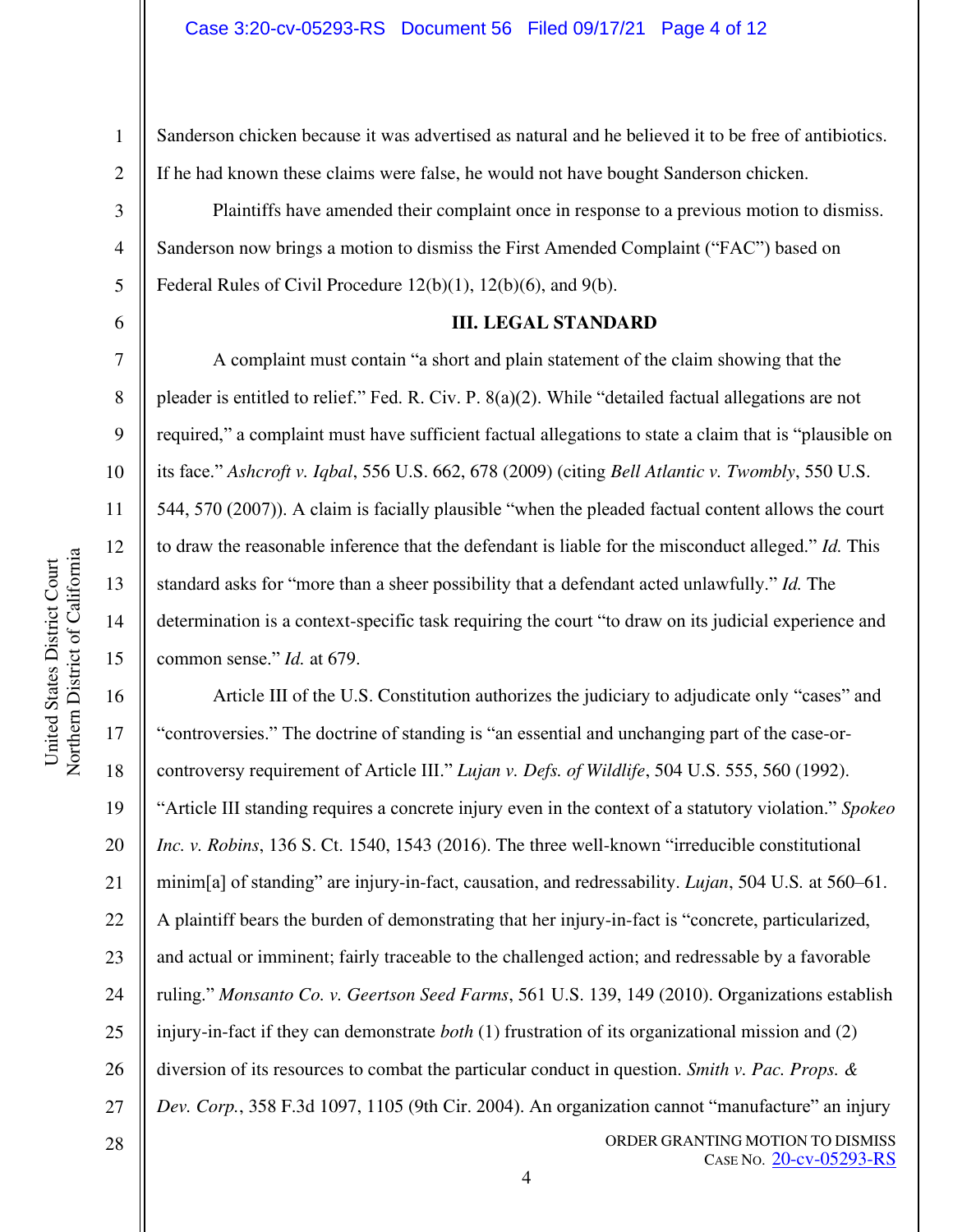by sustaining litigation costs or by choosing to use resources to fix problems that otherwise would not have affected it. *La Asociacion de Trabajadores de Lake Forest v. City of Lake Forest*, 624 F.3d 1083, 1088 (9th Cir. 2010).

"If the court determines at any time that it lacks subject-matter jurisdiction, the court must dismiss the action." Fed. R. Civ. P.  $12(h)(3)$ . A motion to dismiss a complaint under Rule  $12(b)(1)$ of the Federal Rules of Civil Procedure challenges the court's subject matter jurisdiction over the asserted claims. It is the plaintiff's burden to prove jurisdiction at the time the action is commenced. *Morongo Band of Mission Indians v. Cal. State Bd. of Equalization*, 858 F.2d 1376, 1380 (9th Cir. 1988). "A Rule 12(b)(1) jurisdictional attack may be facial or factual." *Safe Air for Everyone v. Meyer*, 373 F.3d 1035, 1039 (9th Cir. 2004). "In a facial attack, the challenger asserts that the allegations contained in the complaint are insufficient on their face to invoke federal jurisdiction." *Id.* Accordingly, when considering this type of challenge, the court is required to "accept as true the allegations of the complaint." *U.S. ex rel. Lujan v. Hughes Aircraft Co.*, 243 F.3d 1181, 1189 (9th Cir. 2001).

Issue preclusion bars relitigating the same issue that was "actually litigated" by the party against whom preclusion is asserted, and the prior determination of the issue was a critical part of the judgment. *McQuillion v. Schwarzenegger*, 369 F.3d 1091, 1096 (9th Cir. 2004) (citation omitted). Only facts arising after the complaint was dismissed can defeat a claim of issue preclusion. *Paulo v. Holder*, 669 F.3d 911, 918 (9th Cir. 2011)

# **IV. DISCUSSION**

21 22 23 24 At the outset, Sanderson argues that FoE's claims are barred by issue preclusion in two ways. First, it argues FoE dropped a claim of representative standing in the previous case, so it cannot bring such a claim based on injuries to its member Richard Fogel.<sup>3</sup> Sanderson also argues FoE's other claims are duplicative of its previous ones. FoE responds that it bases its Complaint

25 26

28

27

1

2

3

4

5

6

7

8

9

10

11

12

13

14

15

16

17

18

19

<sup>&</sup>lt;sup>3</sup> For evidence of FoE dropping this theory, Sanderson cites Pls.' Opp'n to Def.'s Mot. to Dismiss First Am. Compl. at 7 n.1, *FoE* I (N.D. Cal.), ECF No. 36 (Oct. 4, 2017).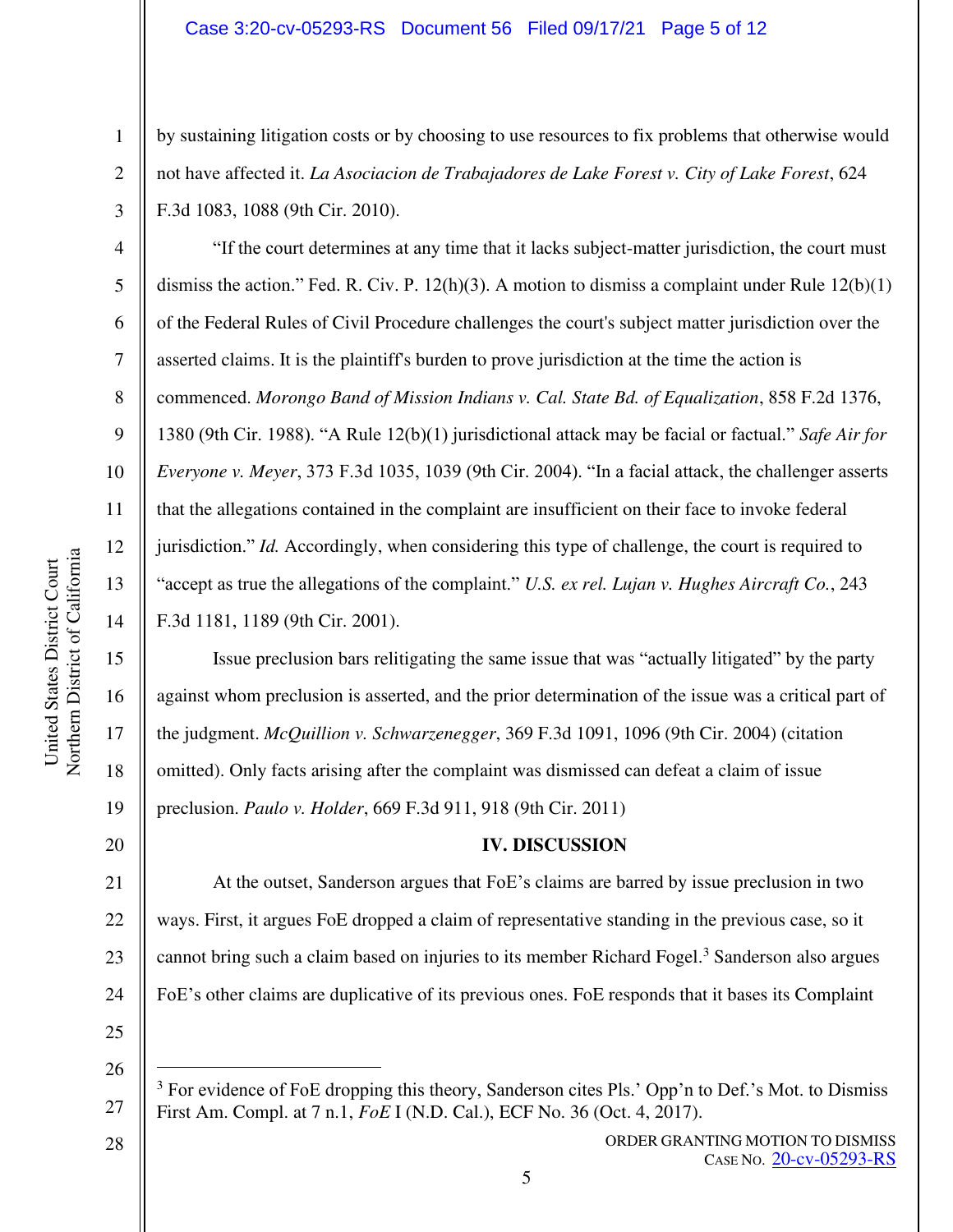only on conduct arising after its previous case was dismissed.

Sanderson is correct: FoE's claims are precluded. First, raising and dropping the claim of representative standing may not be "fully litigating" the claim, but regardless, claim preclusion prevents litigation of issues that could have been litigated in an earlier action. *Rivet v. Regions Bank of Louisiana*, 522 U.S. 470, 474 (1998). It matters not if Fogel only realized Sanderson had deceived him in 2020. FoE dropped the same theory in the previous case. FoE cannot resurrect representative standing. Issue preclusion also bars FoE's other claims. Although FoE undertook new conduct after the previous suit was dismissed, the same issue disposed of the last case just as it disposes of this one: FoE's activities were business as usual. This was actually litigated and essential to the judgment. *McQuillion*, 369 F.3d at 1096.

In any case, standing must be analyzed because issue preclusion cannot prevent the new Plaintiff, IDA, from bringing suit. Sanderson brings a facial attack on IDA's standing. For IDA to have standing, it must show the challenged conduct frustrated its mission and it diverted resources to alleviate its harms. *Am. Diabetes Ass'n v. U.S. Dep't of the Army*, 938 F.3d 1147, 1154 (9th Cir. 2019). Frustration of mission cannot be just a setback to an organization's values or interests, it must result in "an actual impediment to the organization's real world efforts on behalf of such principles." *Jimenez v. Tsai*, 2017 WL 2423186, at \*11 (N.D. Cal. June 5, 2017); *see also Havens*, 455 U.S. 363, 379 (1982) (discussing "injury to the organization's activities"); *Pierce v. Ducey*, 965 F.3d 1085, 1089 (9th Cir. 2020) (per curiam) ("To be 'concrete,' the injury 'must actually exist'—an abstract, theoretical concern will not do." (citation omitted)).

21 22 23 24 25 26 27 The other element, diversion of resources, entails changing resource allocation, not merely going about "business as usual." *Am. Diabetes Ass'n*, 938 F.3d at 1154*.* Crucially, plaintiffs must show they would have suffered some other injury if they had not diverted resources to fix the problem. *La Asociacion de Trabajadores de Lake Forest*, 624 F.3d at 1088 n.4. The organization must be "forced" into acting because the defendant affected its operations. *Id.* An organization cannot manufacture standing by choosing to fix problems if they otherwise would not have affected it. *Id*. Resources must be spent differently than they would have been otherwise. *Nat'l* 

1

2

3

4

5

6

7

8

9

10

11

12

13

14

15

16

17

18

19

20

ORDER GRANTING MOTION TO DISMISS CASE NO. [20-cv-05293-RS](https://ecf.cand.uscourts.gov/cgi-bin/DktRpt.pl?363559)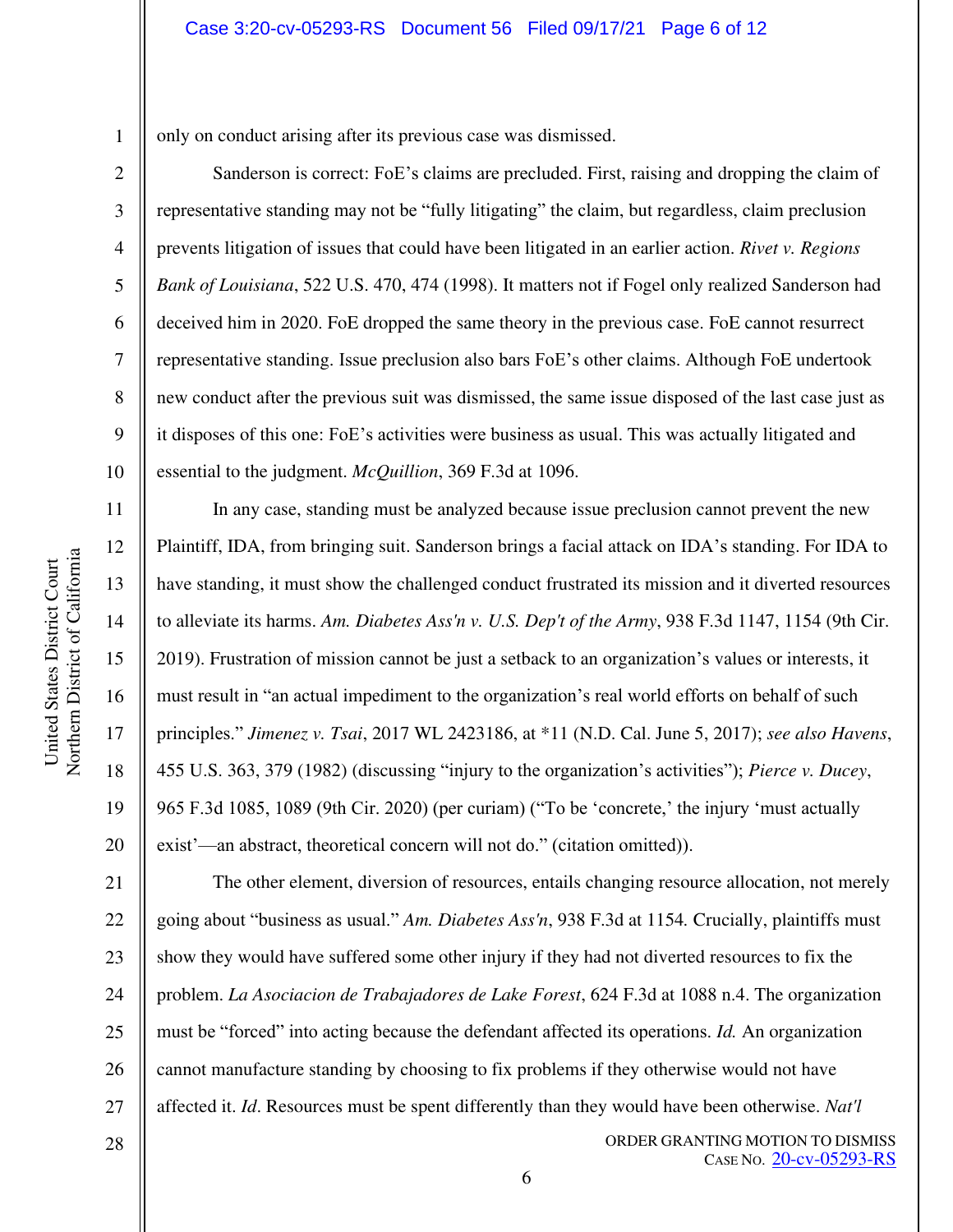6 7 *Council of La Raza v. Cegavske*, 800 F.3d 1032, 1040 (9th Cir. 2015). Standing has been found in some cases where it was not clear the organization was forced into acting, and this part of the standard is not always mentioned. *See generally* Rights Of Others—Organization Standing, 13A Wright and Miller, *Federal Practice and Procedure* § 3531.9.5 (3d ed.). However, there are numerous cases making clear the organization must be forced into acting. *See, e.g.*, *Rodriguez v. City of San Jose*, 930 F.3d 1123, 1136 (9th Cir. 2019) (must find the issue "requires" diverting resources); *La Asociacion de Trabajadores de Lake Forest*, 624 F.3d at 1088 n.4 (must be "forced"); *Ctr. for Biological Diversity v. Bernhardt*, No. 19-CV-05206-JST, 2020 WL 4188091, at \*4-5 (N.D. Cal. May 18, 2020), at \*4–5.

Where the organizational standing cases leave room for confusion as to whether diversion must be forced, returning to the constitutional minimum for standing helps clear things up. The original case on organizational standing, *Havens*, did not lay out a comprehensive regime of organizational standing, but it did make clear that the organizational injury test is "the same inquiry as in the case of an individual." *Havens Realty Corp. v. Coleman*, 455 U.S. at 378–79. Standing requires an injury that is "fairly traceable" to the challenged conduct. *Lujan*, 504 U.S. at 560. If the defendant's conduct did not force the plaintiff to divert resources, the only injury comes from the plaintiff's own actions. This self-inflicted injury would not be fairly traceable to the defendant. *Id.*

19 20 21 22 23 24 25 26 Finally, it is worth considering the implications of Plaintiffs' approach to standing. Their argument is an organization has standing by virtue of investigating conduct or starting a new campaign against someone who frustrates its general mission. Yet this would effectively nullify the constitutional requirements for standing. Just as an individual cannot gin up standing by researching and tweeting about something that indirectly makes his or her life harder, neither can an organization. *See Havens*, 455 U.S. at 378–79. This would be inconsistent with the constitutional minimum for standing, as there is no injury that is "fairly traceable" to the defendant's conduct: the plaintiff's own choice causes the injury. This does not mean advocacy

Northern District of California Northern District of California United States District Court United States District Court

1

2

3

4

5

8

9

10

11

12

13

14

15

16

17

18

28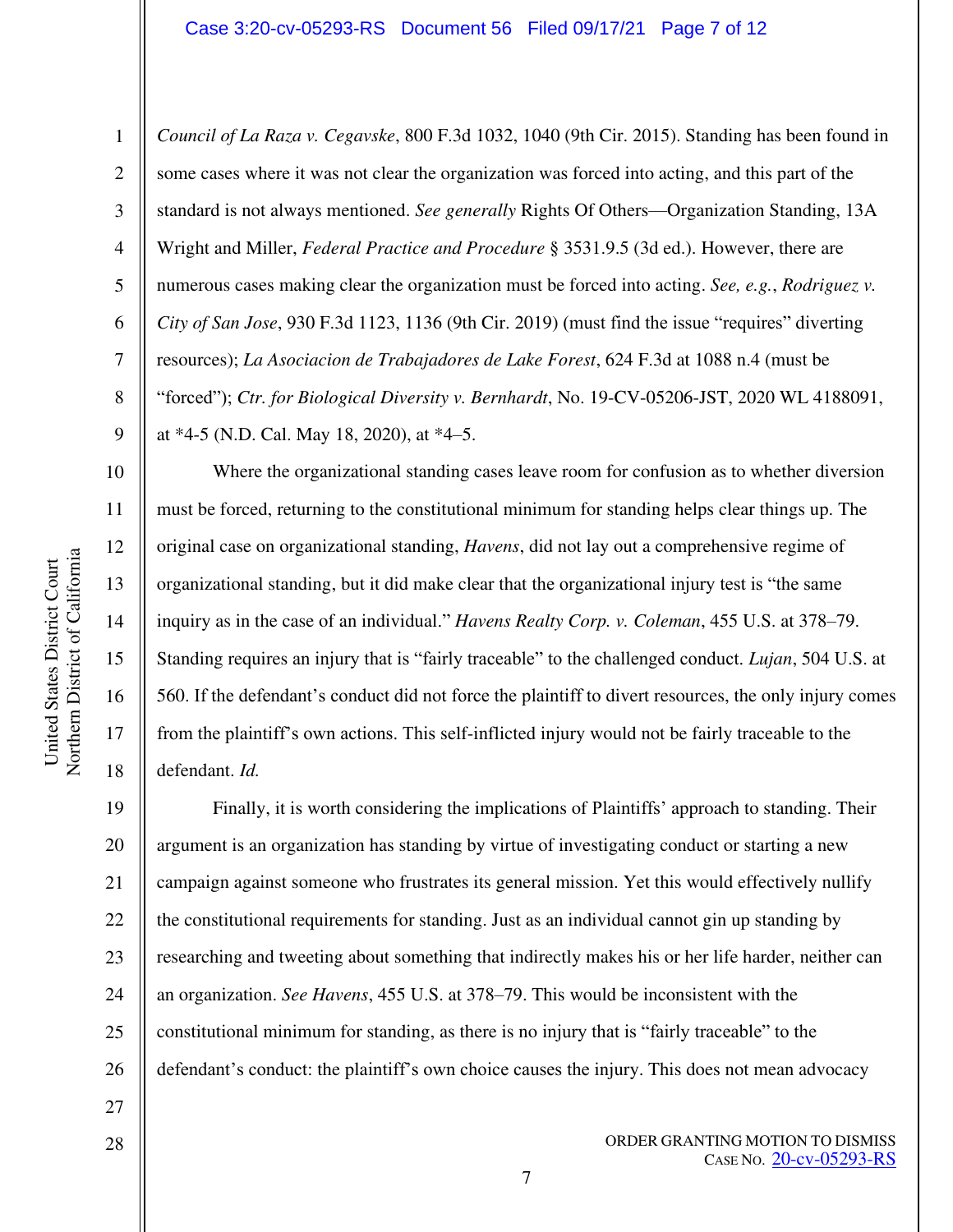# Case 3:20-cv-05293-RS Document 56 Filed 09/17/21 Page 8 of 12

organizations can never have standing.<sup>4</sup> For example, an advocacy organization can have standing if the government fails to provide information as required, forcing the organization to gather the information itself. *People for the Ethical Treatment of Animals v. U.S. Dept. of Agriculture*, 797 F.3d 1087, 1093–1097 (D.C. Cir. 2015).

In sum, the challenged conduct must harm the organization's activities specifically, not merely frustrate their mission in a general sense. *Havens*, 455 U.S. at 379; *see also, e.g.*, *Jimenez v. Tsai*, 2017 WL 2423186, at \*11. The conduct must force the organization to divert resources or suffer injury. *Asociacion de Trabajadores de Lake Forest*, 624 F.3d at 1088 n.4. Finally, the diversion of resources cannot be "business as usual." *Am. Diabetes Ass'n*, 938 F.3d at 1154.

Turning now to this case, it is clear IDA lacks standing.<sup>5</sup> IDA is an animal rights organization whose mission is to "fight for animals, people, and the environment." FAC ¶ 21. IDA does not adequately plead any concrete way in which its mission has been frustrated. It only pleads facts showing the abstract interests it fights for have been set back by Sanderson's misleading advertising. IDA's complaint literally only discusses diversion of resources, and asserts its mission has been frustrated. This is not enough.

IDA's diversion of resources claim is also deficient. Unsurprisingly, since the complaint

28

5

6

7

8

9

10

11

12

13

14

15

16

17

18

19

20

1

<sup>4</sup> Indeed, Sanderson interprets *Havens* and its progeny as drawing a distinction between service and advocacy organizations. It may be easier for service organizations to show standing, but Plaintiffs rightly point out there is no absolute rule. *See generally* Rights Of Others—Organization Standing, 13A Wright and Miller, *Federal Practice and Procedure* § 3531.9.5 (3d ed.) (outlining the doctrine and collecting cases).

<sup>21</sup>  22 <sup>5</sup> This analysis also leaves no doubt FoE does not have standing even if it were not precluded. FoE argues it was injured "in the precise way the Ninth Circuit expressed was cognizable

<sup>23</sup>  24 organizational injury," e.g. it published action alerts. Pls.' Opp'n to Def.'s Mot. to Dismiss First Am. Compl. at 9, ECF No. 52 (July 23, 2021). This misunderstands the issue. The Ninth Circuit pointing out the meagerness of the case for diversion did not supply an exhaustive checklist for standing. The issue is that Sanderson's actions do not injure FoE in the first place. First, Sanderson

<sup>25</sup>  26 did not frustrate FoE's mission in any concrete way. *Havens*, 455 U.S. at 379. FoE was not forced to divert resources. *La Asociacion de Trabajadores*, 624 F.3d at 1088 n.4. Besides, FoE has been fighting antibiotics in the food supply since 2014. The different forms FoE's advocacy took in the

<sup>27</sup>  previous case and this one make no difference. It is all business as usual, so there was no diversion of resources. *Am. Diabetes Ass'n*, 938 F.3d at 1154.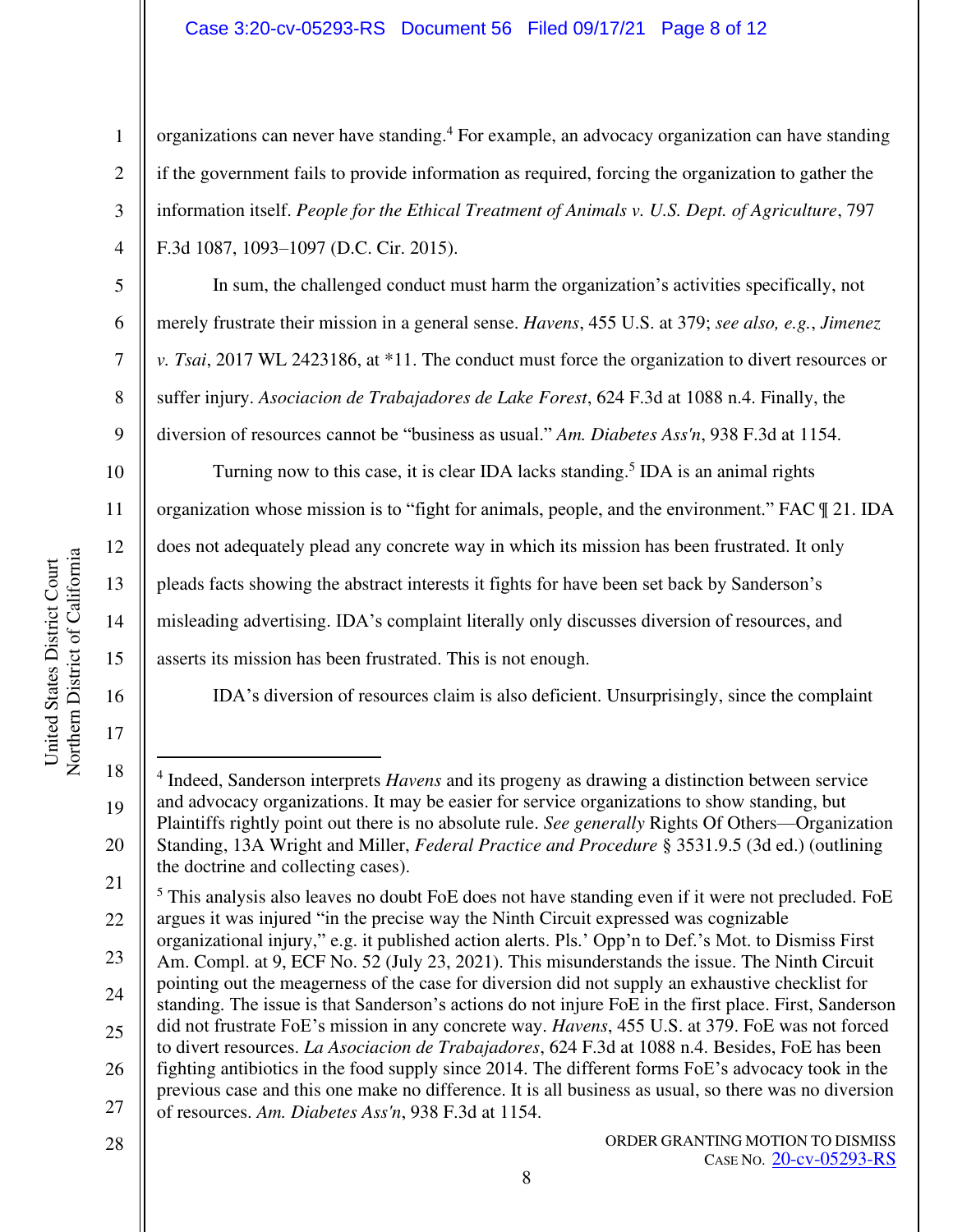#### Case 3:20-cv-05293-RS Document 56 Filed 09/17/21 Page 9 of 12

Northern District of California Northern District of California United States District Court United States District Court

1

2

3

4

5

6

7

8

9

10

11

12

13

14

15

16

17

18

19

20

21

does not aver any frustration of IDA's mission, the complaint does not permit a logical conclusion that diversion was required to prevent some other injury to IDA's activities. *La Asociacion de Trabajadores de Lake Forest*, 624 F.3d at 1088. IDA alleges a larger commitment of time in the relevant period than FoE, 200 hours, through various activities such as publicity and petitioning the Better Business Bureau's National Advertising Division. Even a large new campaign is not enough if the organization is not forced to undertake it. *Id*. First, as to the social media posts, blog posts, and similar materials, IDA admits in the complaint that "[c]onsistent with [its] mission, IDA provides the public with accurate information about the ways in which animal agriculture impacts animal welfare." FAC ¶ 21. This activity is a voluntary continuation of its previous activities, so these claims fail. *Am. Diabetes Ass'n*, 938 F.3d at 1154. Second, even the less-routine activities, such as petitioning Sanderson or submitting a complaint to the Better Business Bureau's National Advertising Division, are at root typical of IDA's advocacy. Anyway, they also suffer from the flaw of not being fairly traceable to Sanderson—only to IDA.<sup>6</sup> Id.

Another problem is IDA makes no specific averments about what it would have done with its time and money otherwise. It simply says it lost money because it diverted staff time from "its core mission of fighting for animals to addressing Sanderson's false and misleading advertising." FAC  $\P$  23. If not for Sanderson's advertising, IDA says it would have "used those resources to accomplish other aspects of its organizational mission." *Id.* These conclusory allegations cannot support a finding of diversion. *Nat'l Council of La Raza*, 800 F.3d at 1040. On the whole, IDA's complaint provides no facts to allow a conclusion that it diverted resources from its usual business, let alone a forced diversion.

22 23 24 Finally, any claim IDA might have to being injured is belied by the fact that it did not take any action to address Sanderson's conduct during the pendency of the previous lawsuit in the district court between 2017 and 2019, and admits it simply monitored the prior action, which

25

<sup>26</sup>  27 <sup>6</sup> Sanderson characterizes IDA's National Advertising Division costs as dispute-resolution expenses that cannot qualify as injury, like litigation expenses. This claim is tenuous at best, but it need not be reached.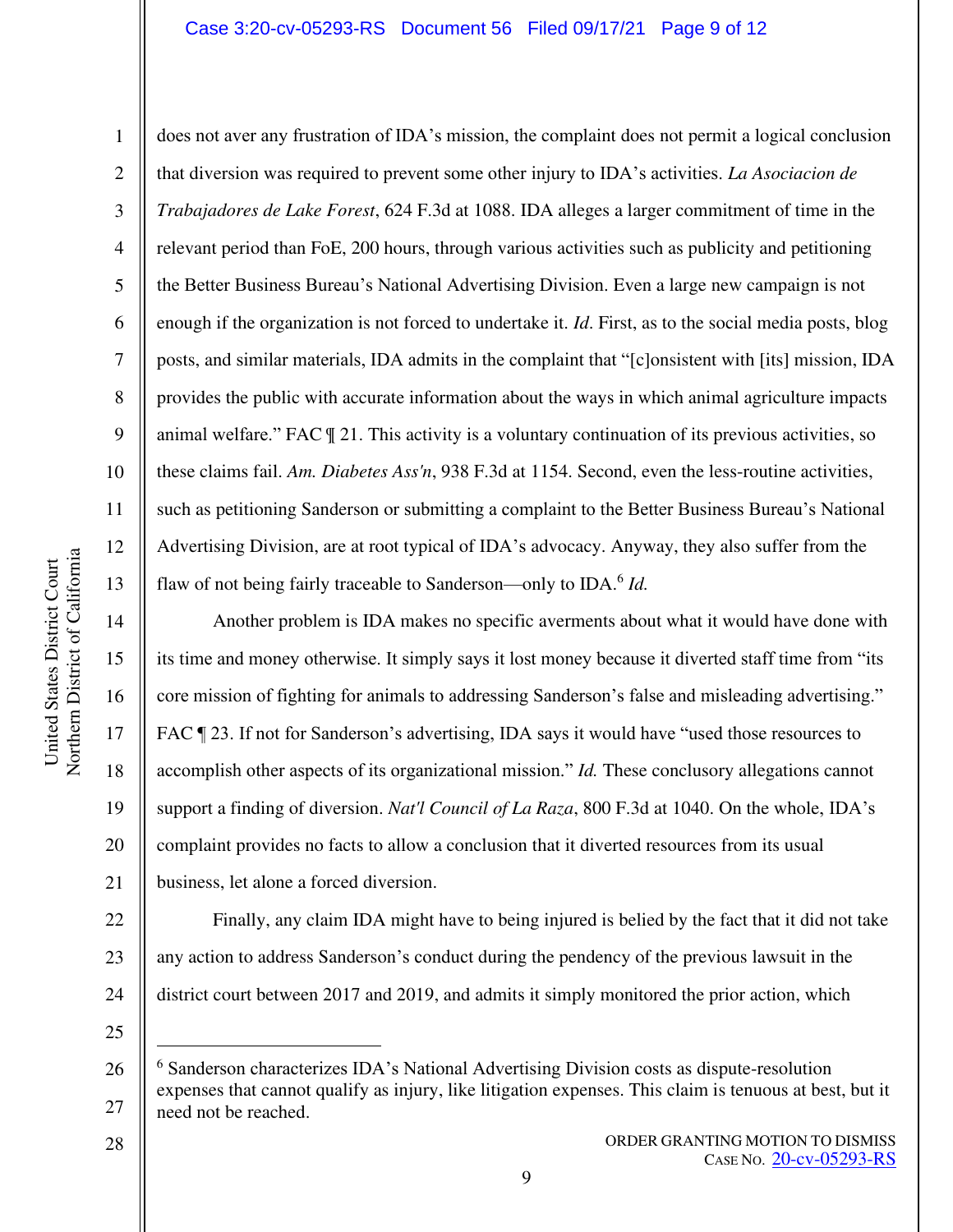#### Case 3:20-cv-05293-RS Document 56 Filed 09/17/21 Page 10 of 12

Northern District of California Northern District of California United States District Court United States District Court

6 10 turned on lack of standing and whether to credit contradictory testimony about diversion of resources. FAC ¶ 36. Then, IDA coordinated its advocacy with FoE, e.g. sending a joint letter to Sanderson, followed by this suit. The only reasonable inference is IDA was not injured, and has been trying to manufacture standing. It was not forced into diverting resources because of Sanderson's conduct, which was continuous throughout this period. IDA proffers no alternative explanation for this chronology. IDA resembles a soccer player who falls to the ground but stops writhing when the referee looks away. IDA might argue that viewed in the light most favorable to it, as is required at this stage, all this gap reveals is it decided to suffer injury because it thought the previous case would imminently supply the cure. While possible, this does not seem plausible in comparison to the alternative explanation; when combined with the fact that IDA did not even make this argument, it seems like an unreasonable inference. *Iqbal*, 556 U.S. at 678.

12 13 14 15 16 17 18 19 20 21 22 23 Contrary to Plaintiffs' argument, this decision is consistent with recent cases in which this court found organizational standing. In *California v. Ross*, 362 F. Supp. 3d 749 (N.D. Cal. 2018), the organizational plaintiff was forced to respond to constituents. While IDA says it "reasonably believed that [...] IDA members relied on Sanderson's misrepresentations," it does not allege any members actually sought its guidance, let alone on a scale sufficient to justify diversion of resources. Further, in *Ross*, the challenged conduct would have diminished the power of its constituents and thus its own power. This is an additional concrete injury to the organization itself, not just abstract harms to its interests. Similarly, in *Innovation Law Lab v. Nielsen*, 366 F. Supp. 3d 1110 (N.D. Cal. 2019), the challenged conduct would have resulted in the organization's clients being temporarily removed from the country while the organization attempted to represent them. The obvious harm to the organization's activities that would have resulted is simply not comparable to this case.<sup>7</sup>

24

ORDER GRANTING MOTION TO DISMISS 25 26 27 28 <sup>7</sup> Plaintiffs also argue they are supported by the Ninth Circuit's affirmance of its decision in *East Bay Sanctuary Covenant v. Trump*, Nos. 18-17274, 18-17436, 2020 U.S. App. LEXIS 6620 (9th Cir. 2020). They are incorrect. Plaintiff in that case faced a choice between losing clients or diverting resources; again, there is a clear harm to the organization's own activities. Finally, Plaintiffs alerted the court to what they believe is a recent relevant judicial opinion, *Animal Legal* 

10

CASE NO. [20-cv-05293-RS](https://ecf.cand.uscourts.gov/cgi-bin/DktRpt.pl?363559)

1

2

3

4

5

7

8

9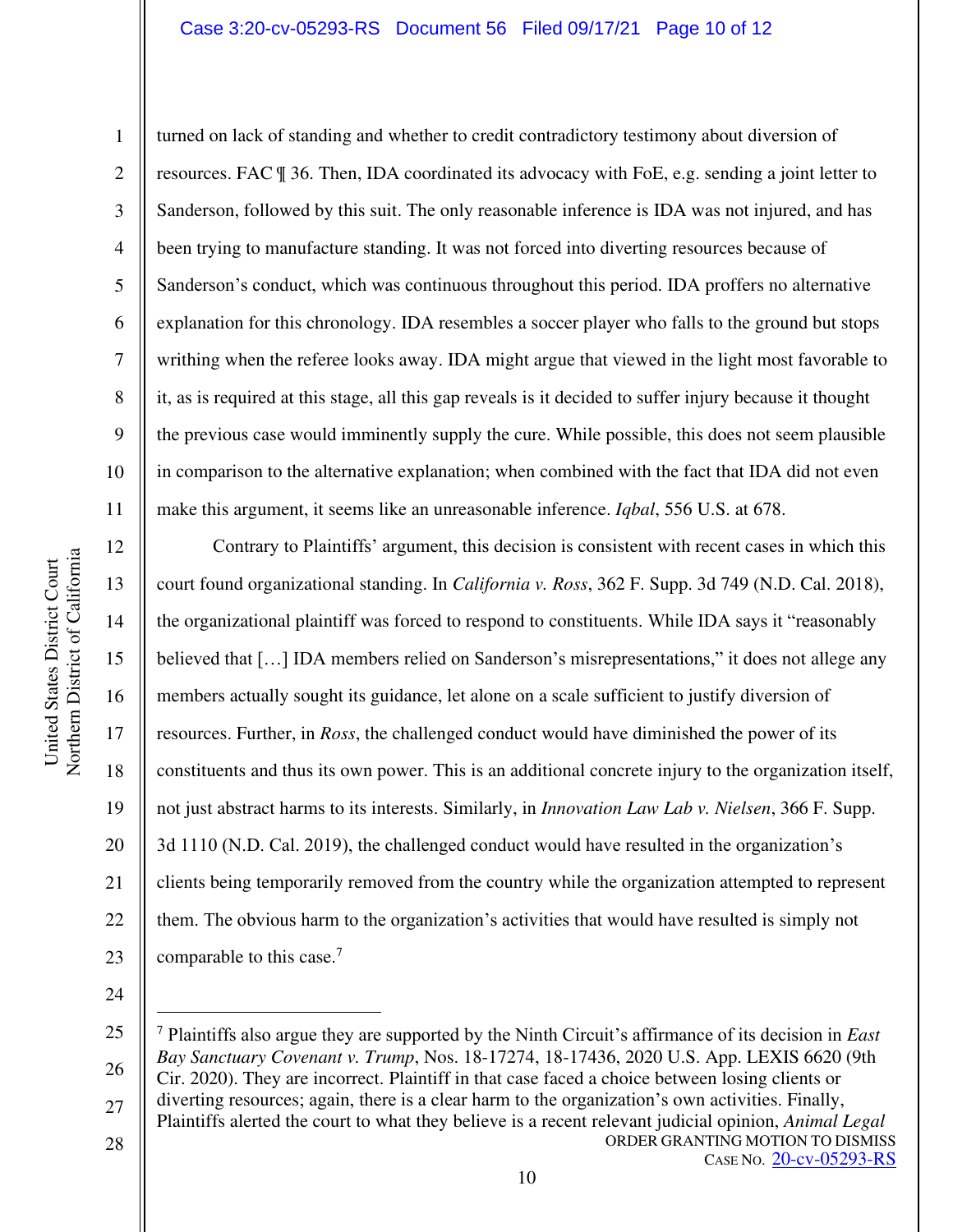#### Case 3:20-cv-05293-RS Document 56 Filed 09/17/21 Page 11 of 12

This decision is also consistent with the order in the previous case denying Sanderson's first motion to dismiss. *Organic Consumers Ass'n v. Sanderson Farms, Inc.*, 284 F. Supp. 3d 1005 (N.D. Cal. 2018). The claims for which standing has been found wanting here may superficially resemble claims deemed sufficient previously, but are distinguishable. FoE's claims in the prior case were fleshed out by discovery. It is those claims that have preclusive effect. In retrospect, of course, FoE did not have standing at the time of the original complaint either—that is the holding of the dismissal. Second, IDA's claims to standing were plainly manufactured for this suit. It was not so plain at the outset of the original suit that any of the plaintiffs had tried to manufacture standing. Just the opposite: the initial plaintiffs made more plausible claims for injury, e.g. the Center for Food Safety described its mission as primarily being a government watchdog, so the activity it described was more clearly a diversion of resources, not business as usual. First Amended Complaint, *FoE* I (N.D. Cal.), ECF No. 31 ¶ 106.

### **V. CONCLUSION**

In light of the foregoing, there is no need to reach the merits of the Plaintiffs' claims.<sup>8</sup> The defendant's motion to dismiss is granted. FoE's complaint will be dismissed without leave to amend. Plaintiffs have already amended their complaint, and any amendment from FoE would be futile because of preclusion. *See AmerisourceBergen Corp. v. Dialysist W., Inc.*, 465 F.3d 946, 951 (9th Cir. 2006). IDA's claim is dismissed with leave to amend. As standing is the defect, dismissal must be without prejudice, *see Fleck & Assocs., Inc. v. Phoen*ix, 471 F.3d 1100, 1106-07 (9th Cir. 2006).

21

1

2

3

4

5

6

7

8

9

10

11

12

13

14

15

16

17

18

19

20

#### 22 **IT IS SO ORDERED**.

23

28

ORDER GRANTING MOTION TO DISMISS CASE NO. [20-cv-05293-RS](https://ecf.cand.uscourts.gov/cgi-bin/DktRpt.pl?363559)

<sup>24</sup>  25 26 *Defense Fund v. Hormel Foods Corporation*, District of Columbia Court of Appeals, No. 19-cv-0397. ECF No. 55. Plaintiffs also point out this case invoked another order in the previous litigation, *Organic Consumers Ass'n v. Sanderson*, 284 F. Supp. 3d 1005 (N.D. Cal. 2018). This case is inapposite, as it relies on local D.C. law of organizational standing. Besides, the reference to *Organic Consumers* is solely in the context of preemption, which is not reached here.

<sup>27</sup>   $8$  See FoE I (9<sup>th</sup> Cir.) at 945 ("the UCL claim is entirely tethered to the representations.").